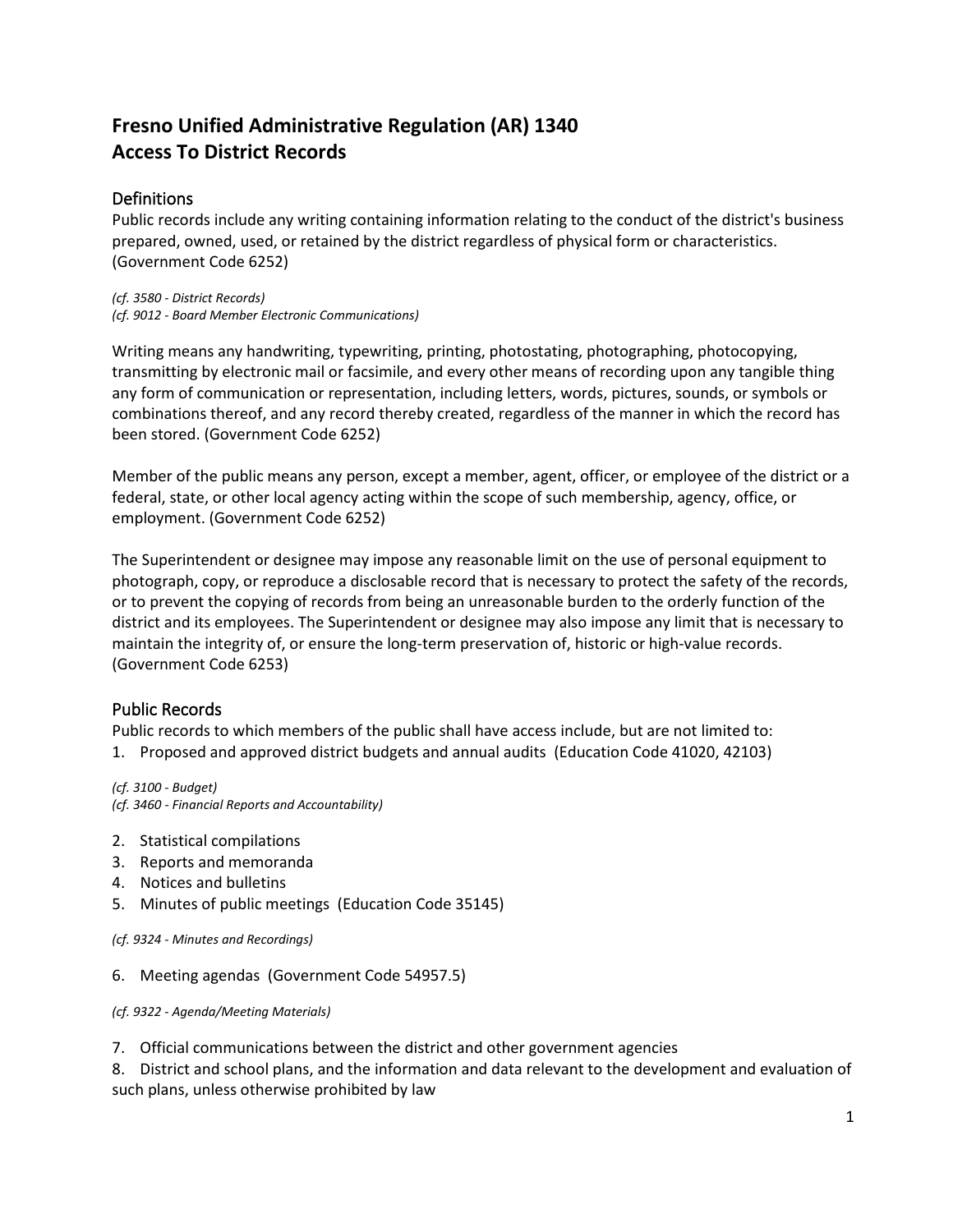*(cf. 0400 - Comprehensive Plans) (cf. 0420 - School Plans/Site Councils) (cf. 0440 - District Technology Plan) (cf. 0450 - Comprehensive Safety Plan) (cf. 0460 - Local Control and Accountability Plan) (cf. 3516 - Emergencies and Disaster Preparedness Plan) (cf. 3543 - Transportation Safety and Emergencies) (cf. 7110 - Facilities Master Plan)*

9. Initial proposals of exclusive employee representatives and of the district (Government Code 3547)

*(cf. 4143.1/4243.1 - Public Notice - Personnel Negotiations)*

10. Records pertaining to claims and litigation against the district which have been adjudicated or settled (Government Code 6254, 6254.25)

*(cf. 3320 - Claims and Actions Against the District)*

11. Statements of economic interests required by the Conflict of Interest Code (Government Code 81008)

*(cf. 9270 - Conflict of Interest)*

12. Documents containing names, salaries, and pension benefits of district employees

13. Employment contracts and settlement agreements (Government Code 53262)

*(cf. 2121 - Superintendent's Contract) (cf. 4117.5/4217.5/4317.5 - Termination Agreements) (cf. 4141/4241 - Collective Bargaining Agreement)*

14. Instructional materials including, but not limited to, textbooks (Education Code 49091.10)

*(cf. 5020 - Parent Rights and Responsibilities) (cf. 6161.1 - Selection and Evaluation of Instructional Materials)*

Access to public records of the district shall be granted to Governing Board members on the same basis as any other member of the public. When Board members are authorized to access public records in the administration of their duties, the Superintendent or designee shall not discriminate among any of the Board members as to which record, or portion of the record, will be made available, or when it will be made available. (Government Code 6252.5, 6252.7)

When disclosing to a member of the public any record that contains personal information, including, but not limited to, an employee's home address, home telephone number, social security number, personal cell phone number, or birth date, the Superintendent or designee shall ensure that such personal information is redacted from that record. (Government Code 6254.29, 6254.3)

# Confidential Public Records

Unless otherwise authorized or required by law, information regarding an individual's citizenship or immigration status or religious beliefs, practices, or affiliation shall not be disclosed to federal government authorities. (Education Code 234.7; Government Code 8310.3)

*(cf. 5145.13 - Response to Immigration Enforcement)*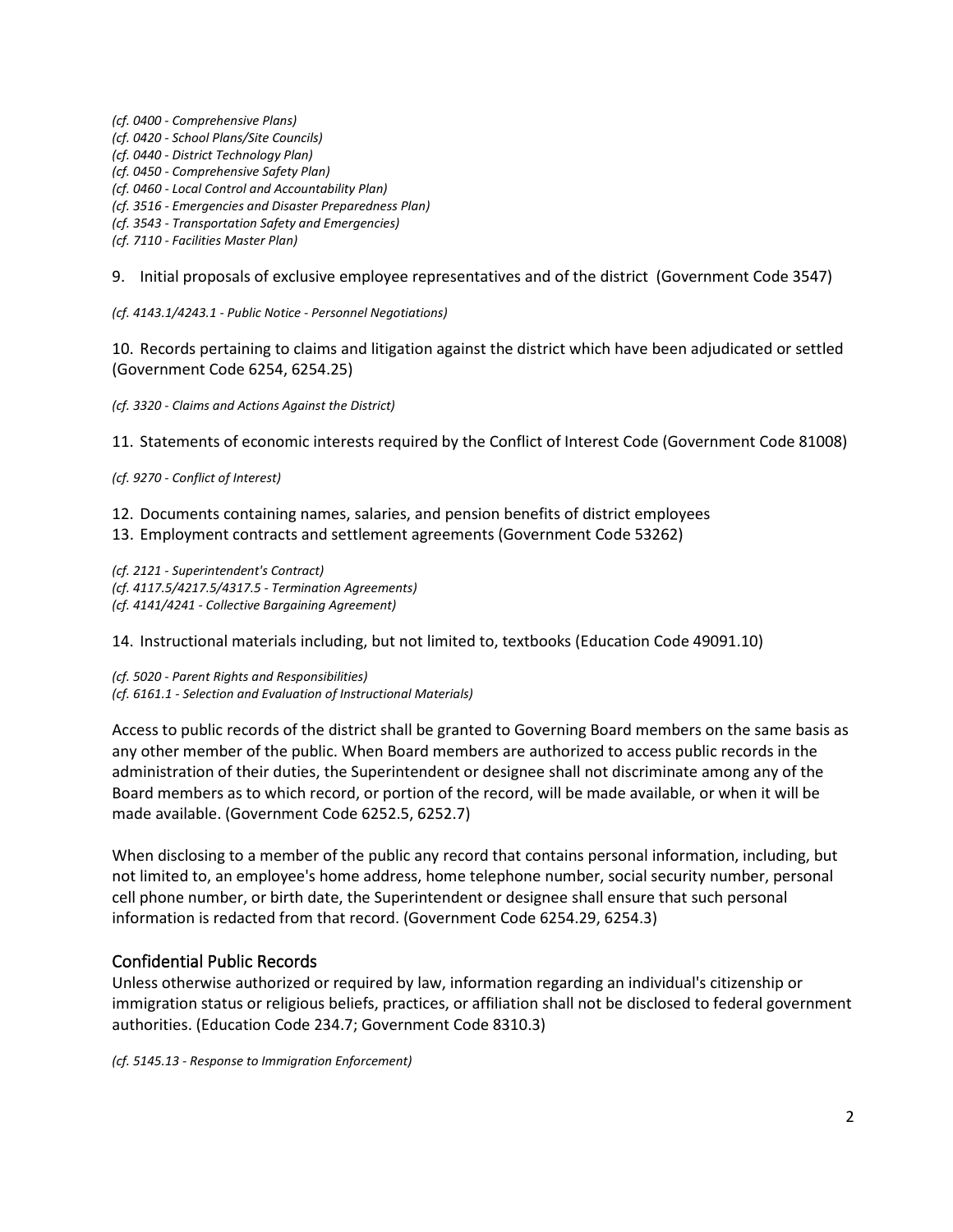Records to which the members of the public shall not have access include, but are not limited to: 1. Preliminary drafts, notes, and interagency or intradistrict memoranda that are not retained by the district in the ordinary course of business, provided that the public interest in withholding these records clearly outweighs the public interest in disclosure (Government Code 6254)

*(cf. 4119.23/4219.23/4319.23 - Unauthorized Release of Confidential/Privileged Information) (cf. 9011 - Disclosure of Confidential/Privileged Information)*

2. Records specifically generated in connection with or prepared for use in litigation to which the district is a party or to respond to claims made against the district pursuant to the Tort Claims Act, until the litigation or claim has been finally adjudicated or otherwise settled, or beyond, if the records are protected by some other provision of law (Government Code 6254, 6254.25)

3. Personnel records, medical records, or similar materials, the disclosure of which would constitute an unwarranted invasion of personal privacy (Government Code 6254)

*(cf. 4112.5/4212.5/4312.5) - Criminal Record Check) (cf. 4112.6/4212.6/4312.6 - Personnel Files)*

The home addresses, home telephone numbers, personal cell phone numbers, or birth date of employees may only be disclosed as follows: (Government Code 6254.3)

a. To an agent or a family member of the employee

b. To an officer or employee of a state agency or another school district or county office of education when necessary for the performance of official duties

c. To an employee organization pursuant to regulations and decisions of the Public Employment Relations Board, except that the home address and any telephone number for an employee who performs law enforcement-related functions, or the birth date of any employee, shall not be disclosed

Upon written request of any employee, the district shall not disclose the employee's home address, home telephone number, personal cell phone number, personal email address, or birth date, and the district shall remove the home address, home telephone number, and personal cell phone number from any mailing list of the district except a list used exclusively to contact the employee.

### *(cf. 4140/4240/4340 - Bargaining Units)*

d. To an agent or employee of a health benefit plan providing health services or administering claims for health services to district employees and their enrolled dependents, for the purpose of providing the health services or administering claims for employees and their enrolled dependents

#### *(cf. 4154/4254/4354 - Health and Welfare Benefits)*

4. Student records, except directory information and other records to the extent permitted by law and district policy

*(cf. 5125 - Student Records) (cf. 5125.1 - Release of Directory Information) (cf. 5125.3 - Challenging Student Records)*

5. Test questions, scoring keys, and other examination data except as provided by law (Government Code 6254)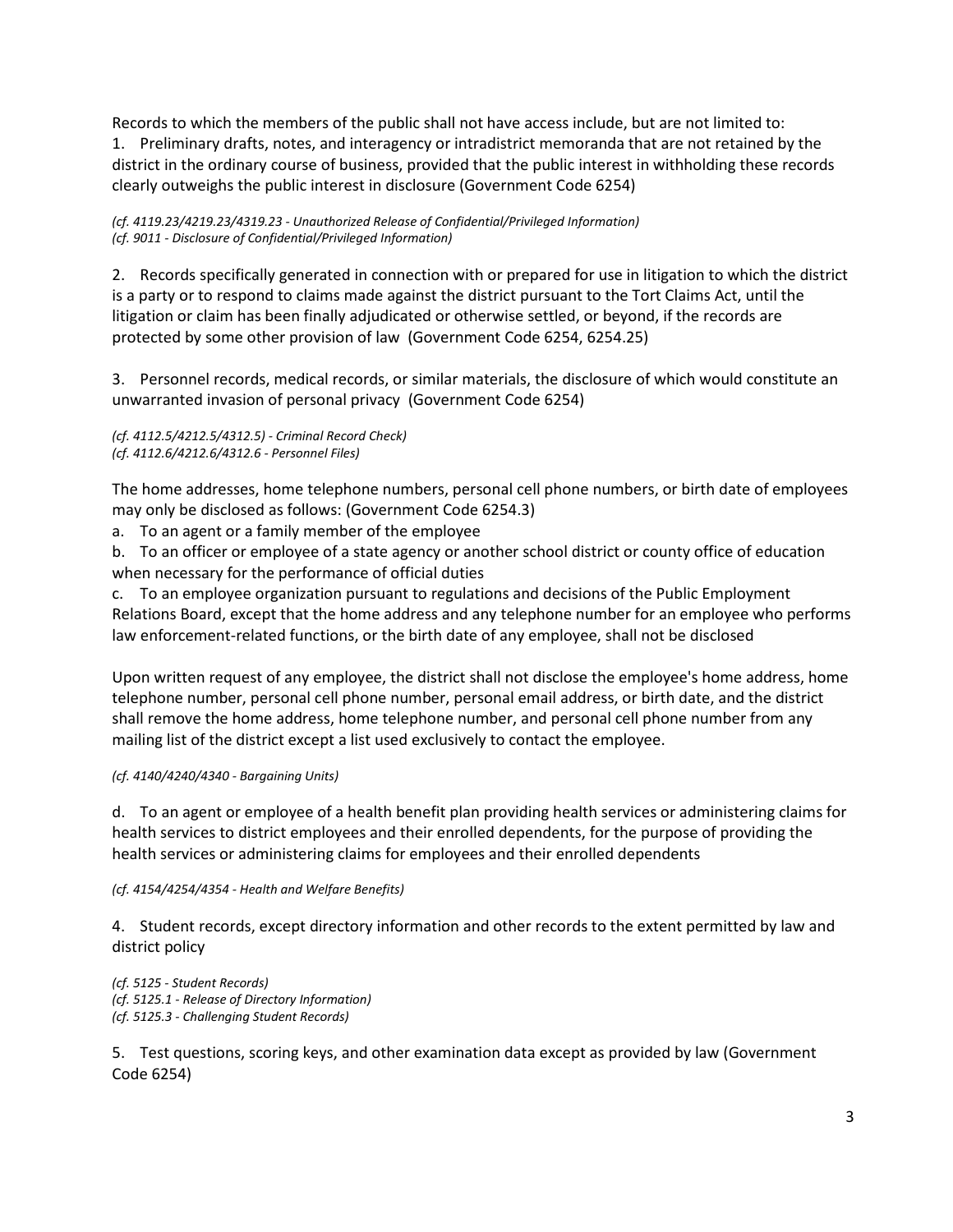#### *(cf. 6162.51 - State Academic Achievement Tests)*

6. Without affecting the law of eminent domain, the contents of real estate appraisals or engineering or feasibility estimates and evaluations made for or by the district relative to the acquisition of property, or to prospective public supply and construction contracts, until all of the property has been acquired or all of the contract agreement obtained (Government Code 6254)

7. Information required from any taxpayer in connection with the collection of local taxes that is received in confidence and the disclosure of the information to other persons would result in an unfair competitive disadvantage to the person supplying the information (Government Code 6254)

8. Library circulation and patron use records of a borrower or patron including, but not limited to, name, address, telephone number, email address, borrowing information, or use of library information resources, except when disclosure is to persons acting within the scope of their duties in the administration of the library; to persons authorized in writing, by the individual to whom the records pertain, to inspect the records; or by court order (Government Code 6254, 6267)

*(cf. 6163.1 - Library Media Centers)*

9. Records for which the disclosure is exempted or prohibited pursuant to state or federal law, including, but not limited to, provisions of the Evidence Code relating to privilege (Government Code 6254)

### (cf. 9124 - Attorney)

10. Documents prepared by or for the district to assess its vulnerability to terrorist attack or other criminal acts intended to disrupt district operations and that are for distribution or consideration in closed session (Government Code 6254)

11. Recall petitions, petitions for special elections to fill Board vacancies, or petitions for the reorganization of the school district (Government Code 6253.5)

## *(cf. 9223 - Filling Vacancies)*

12. Minutes of Board meetings held in closed session (Government Code 54957.2)

*(cf. 9321 - Closed Session)*

13. Computer software developed by the district (Government Code 6254.9)

14. Information security records, the disclosure of which would reveal vulnerabilities to, or otherwise increase potential for an attack on, the district's information technology system (Government Code 6254.19)

15. Records that contain individually identifiable health information, including records that may be exempt pursuant to physician-patient privilege, the Confidentiality of Medical Information Act, and the Health Insurance Portability and Accountability Act (Government Code 6254, 6255)

### *(cf. 5141.6 - School Health Services)*

16. Any other records listed as exempt from public disclosure in the California Public Records Act or other statutes

17. Any other records for which the district can demonstrate that, based on the particular facts of the case, the public interest served by not disclosing the record clearly outweighs the public interest served by disclosure of the record (Government Code 6255)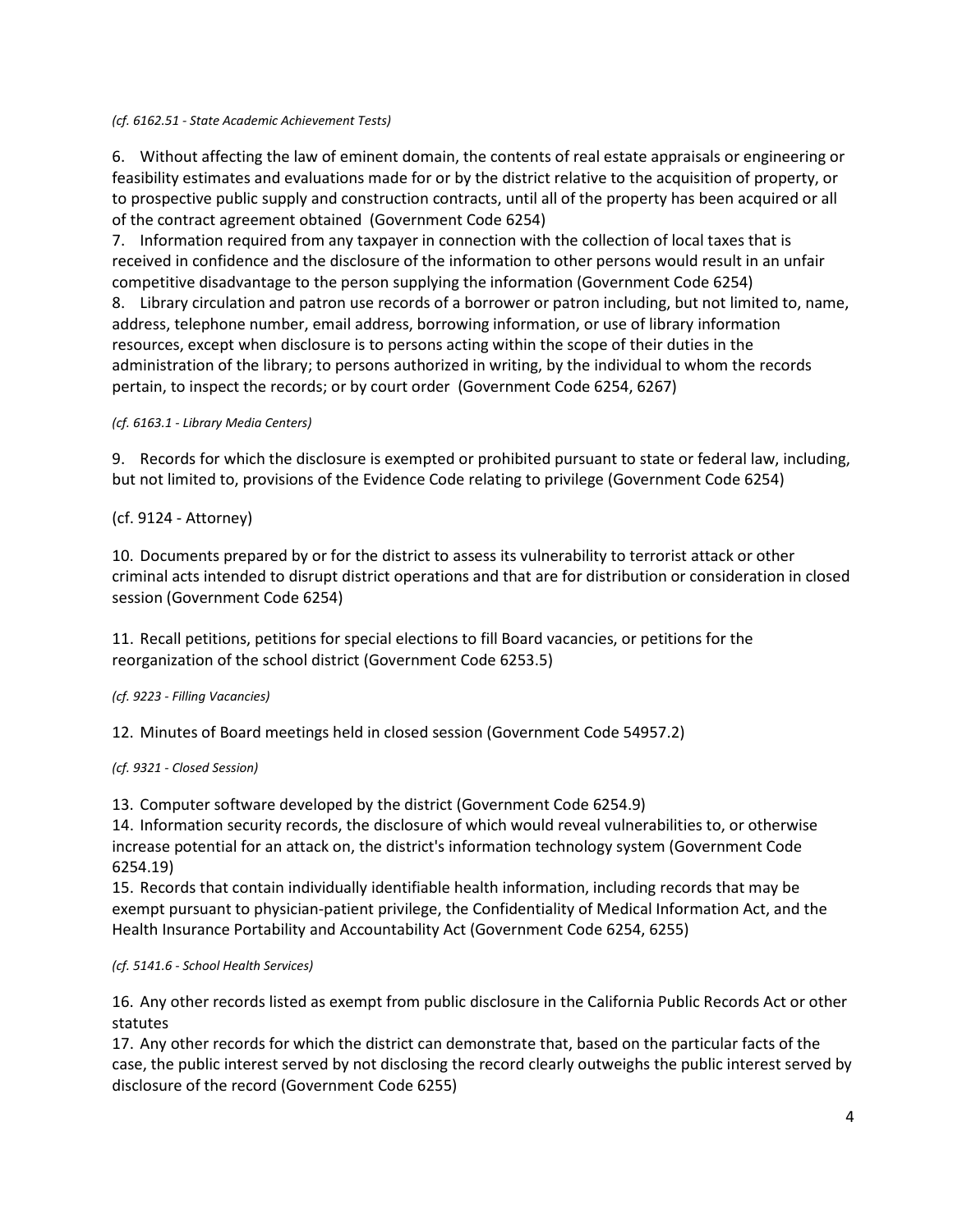# Inspection of Records and Requests for Copies

Any person may request a copy or inspection of any district record that is not exempt from disclosure. (Government Code 6253)

Within 10 days of receiving any request to inspect or copy a district record, the Superintendent or designee shall determine whether the request seeks release of a disclosable public record in the district's possession. The Superintendent or designee shall promptly inform the person making the request of the determination and the reasons for the decision. (Government Code 6253)

In unusual circumstances, the Superintendent or designee may extend the 10-day limit for up to 14 days by providing written notice to the requester setting forth the reasons for the extension and the date on which a determination is expected to be made. Unusual circumstances include the following, but only to the extent reasonably necessary to properly process the request: (Government Code 6253)

1. The need to search for and collect the requested records from field facilities or other establishments that are separate from the office processing the request

2. The need to search for, collect, and appropriately examine a voluminous amount of separate and distinct records which are demanded in a single request

3. The need for consultation, which shall be conducted with all practicable speed, with another agency (e.g., a state agency or city) having a substantial interest in the determination of the request or among two or more components of the district (e.g., two different school sites) with substantial interest in the request

4. In the case of electronic records, the need to compile data, write programming language or a computer program, or construct a computer report to extract data

If the Superintendent or designee determines that the request seeks disclosable public records, the determination shall state the estimated date and time when the records will be made available. (Government Code 6253)

Public records shall be open to inspection at all times during district office hours. Any reasonably segregable portion of a record shall be made available for inspection by any person requesting the record after deletion of the portions that are exempted by law. (Government Code 6253)

Upon request for a copy that reasonably describes an identifiable record, an exact copy shall be promptly provided unless it is impracticable to do so. (Government Code 6253)

The Superintendent or designee shall charge an amount for copies that reflects the direct costs of duplication. Written requests to waive the fee shall be submitted to the Superintendent or designee.

Without charging any fees or costs, the Superintendent or designee shall allow members of the public to use their own equipment on district premises to photograph or otherwise copy or reproduce a disclosable record as long as the means of copy or reproduction: (Government Code 6253)

- 1. Do not require the equipment to make physical contact with the record
- 2. Will not result in damage to the record
- 3. Will not result in unauthorized access to the district's computer systems or secured networks by using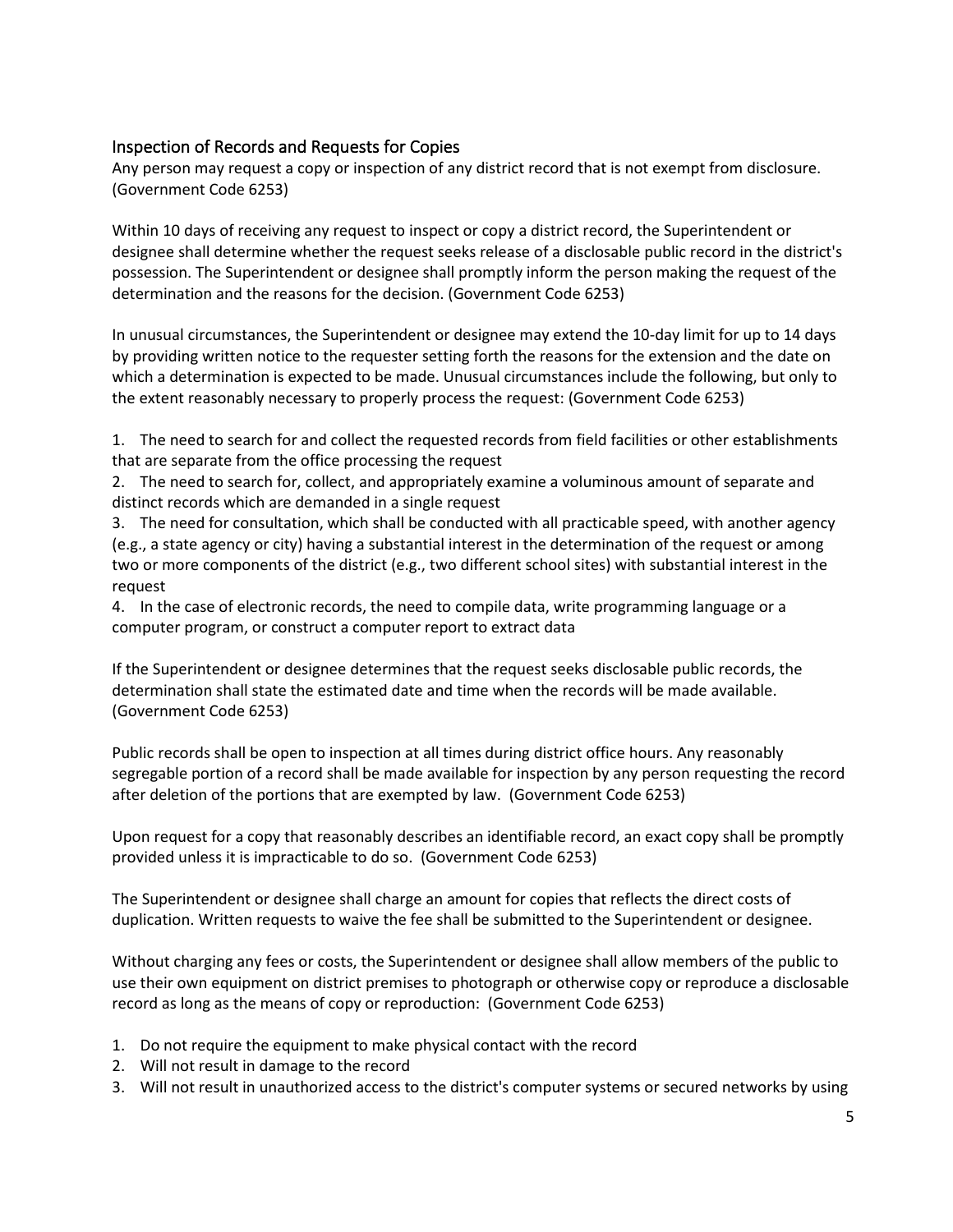software, equipment, or any other technology capable of accessing, altering, or compromising the district's electronic records

The Superintendent or designee may impose any reasonable limit on the use of personal equipment to photograph, copy, or reproduce a disclosable record that is necessary to protect the safety of the records, or to prevent the copying of records from being an unreasonable burden to the orderly function of the district and its employees. The Superintendent or designee may also impose any limit that is necessary to maintain the integrity of, or ensure the long-term preservation of, historic or high-value records. (Government Code 6253)

In addition to maintaining public records for public inspection during district office hours, the district may comply with public records requests by posting any public record on the district's web site and, in response to a public records request, directing the member of the public to the location on the web site where the record can be found. However, if the member of the public is unable to access or reproduce the record from the web site, the district shall promptly provide an exact copy of the public record upon payment of duplication fees, if applicable, unless it is impracticable to provide an exact copy. (Government Code 6253)

If any person requests that a public record be provided in an electronic format, the district shall make that record available in any electronic format in which it holds the information. The district shall provide a copy of the electronic record in the format requested as long as the requested format is one that has been used by the district to create copies for its own use or for use by other agencies. (Government Code 6253.9)

The cost of duplicating an electronic record shall be limited to the direct cost of producing a copy of the record in electronic format. However, the requester shall bear the cost of producing the copy of the electronic record, including the cost to construct the record and the cost of programming and computer services necessary to produce the copy, under the following circumstances: (Government Code 6253.9)

- 1. The electronic record is one that is produced only at otherwise regularly scheduled intervals.
- 2. The request would require data compilation, extraction, or programming to produce the record.

## Assistance in Identifying Requested Records

If the Superintendent or designee denies a request for disclosable records, the requester shall be assisted in making a focused and effective request that reasonably describes an identifiable record. To the extent reasonable under the circumstances, the Superintendent or designee shall do all of the following: (Government Code 6253.1)

1. Assist in identifying records and information responsive to the request or the purpose of the request, if specified

If, after making a reasonable effort to elicit additional clarifying information from the requester to help identify the record, the Superintendent or designee is still unable to identify the information, this requirement shall be deemed satisfied.

2. Describe the information technology and physical location in which the records exist

3. Provide suggestions for overcoming any practical basis for denying access to the records or information sought